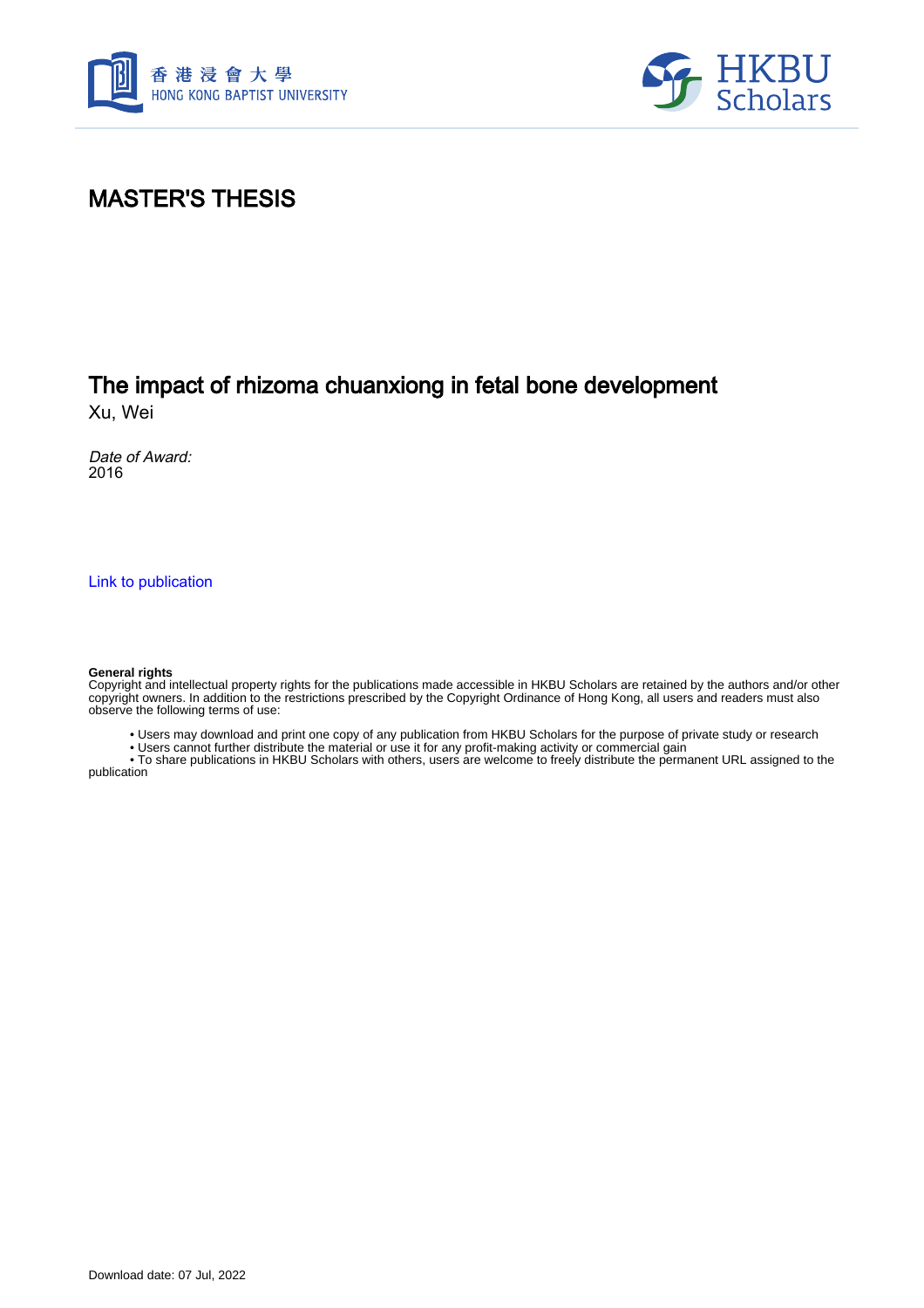#### **ABSTRACT**

#### **Background and purpose:**

Rhizoma Chuanxiong (CX), the dry rhizome of *Ligusticum chuanxiong* Hort., is a commonly used Chinese herbal medicine to treat gynecological diseases. So far, more than 60 chemical components have been identified from CX such as volatile oils (ligustilide, etc.), phenolic acids (ferulic acid, etc.) and alkaloids (chuanxiongzine, etc.). These components in CX are the basis of its wide pharmacodynamic actions including estrogen-like, progesterone-like and anti-coagulant/anti-platelet effects.

In our recent survey based on previous published clinical trials, CX was ranked as one of the top 20 herbs commonly used for anti-miscarriages amongst Chinese pregnant women. However, CX should be used with caution during pregnancy as its property of "invigorating blood circulation and removing blood stagnation". Despite its wide applications, the safe dosage of CX in pregnant women remains unclear with no records found in the current Chinese Pharmacopoeia or other guidelines. Thus, verification regarding the impacts of CX preparations and its components in embryonic development is urgently required.

In view of the limited experimental evidence that is currently available to assess the safety of CX, this project aims to (1) identify the general impacts of CX aqueous extract in maternal function and fetal development with an *in vivo* mouse model; and to (2) investigate the adverse impacts and underlying mechanisms of CX aqueous extract in fetal bone development with a biomarker assay and metabolomics analysis.

#### **Method:**

Referred to the guidelines of WHO, the Chinese Pharmacopoeia and the Hong Kong Chinese Materia Medica Standards, CX aqueous extract was prepared, and its reference marker (ligustilide and ferulic acid) were quantitatively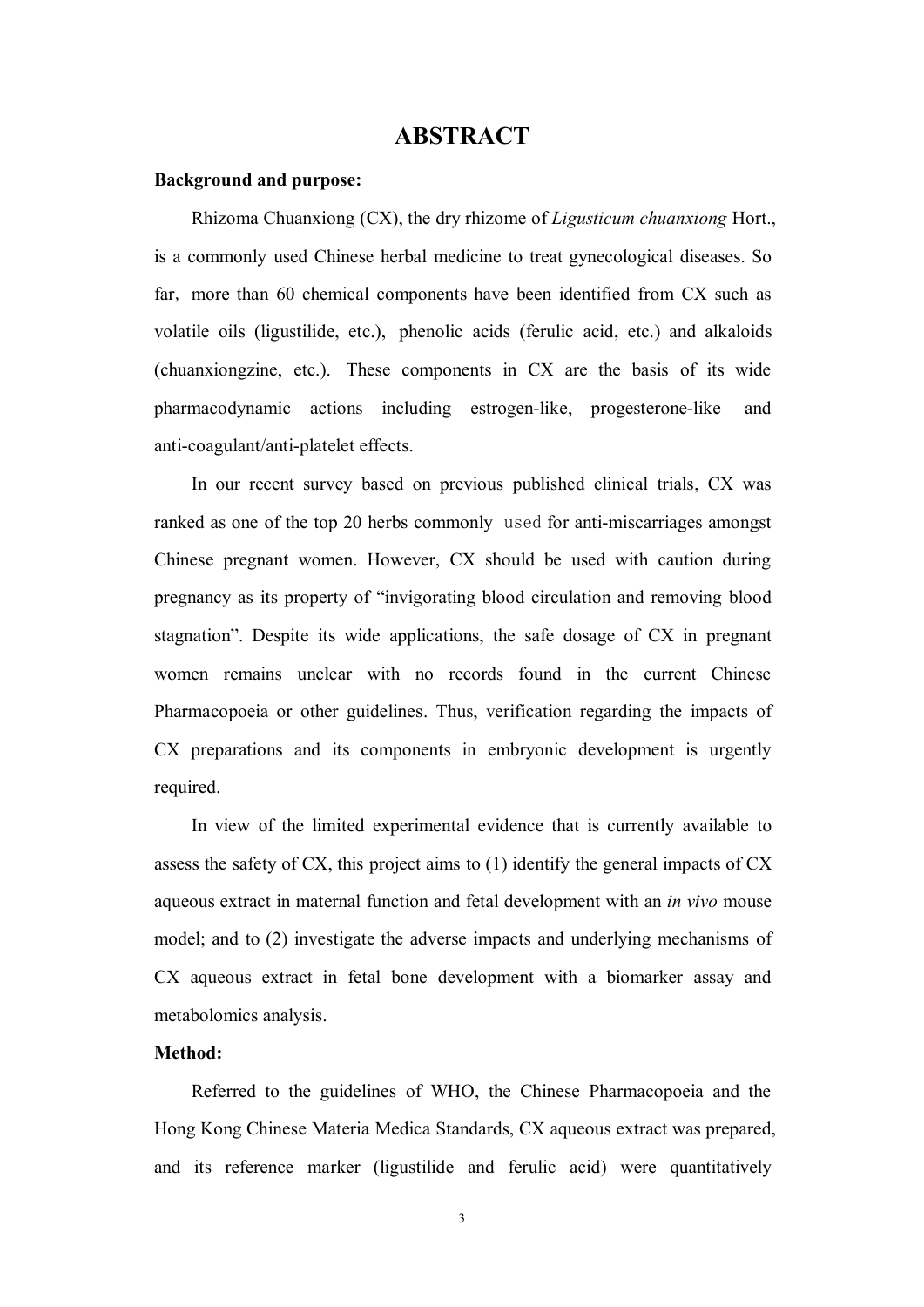authenticated by HPLC analysis. LC/MS fingerprint analysis was performed for the quality control purposes. In addition, pesticide residues and heavy metals found in CX aqueous extract were examined using GC*-*MS and ICP-MS analysis.

In the Segment II study as per FDA and OECD guidelines, pregnant mice were randomly assigned into 6 groups (n=18 per group): i.e. mice were orally administrated with distilled water as the negative controls (Group 1); or CX aqueous extract of 2, 16, 24 and 32 g/kg/day respectively from the gestation day (GD)6 to 16(Group 2, 3, 4 and 5); or vitamin A (200,000 IU) on GD7, 9 and 11 as the positive controls (Group 6). All mice were sacrificed to assess maternal and fetal parameters on the GD18.

In the mechanistic study, the expressions of biomarkers related to fetal bone development including PICP, ICTP, B-ALP, BGP, Gdf-5, BMPs, BMP-6, BMP-8, BMP-11, IL-4, IL-4r, IL-10 and IL-10r in fetal tissue samples of the Group 1 and 5 (32 g/kg/day, n=18) were measured using ELISA analyses on GD16. Meanwhile, the metabolites of two-group samples were also analyzed by the UHD Accurate-Mass Q-TOF LC/MS, and profiling data was further analyzed by specific software.

During statistical analysis, measurement data from G1, 2, 3 4 and 5 groups were analyzed using one-way ANOVA(SPSS software, version 16.0). LSD test in Post hoc method was applied to compare differences between every two groups. Pearson's x<sup>2</sup>-test was used to analyze category data from G1, 2, 3, 4 and 5 groups, and Fisher's exact test was applied to compare differences between different groups. The student t-test was also used to compare differences between G1 and G6 groups in animal studies as well as G1 and G5 groups using ELISA or metabolomics results. An intra-group difference with a *p-*value less than 0.05 was considered as statistical significant.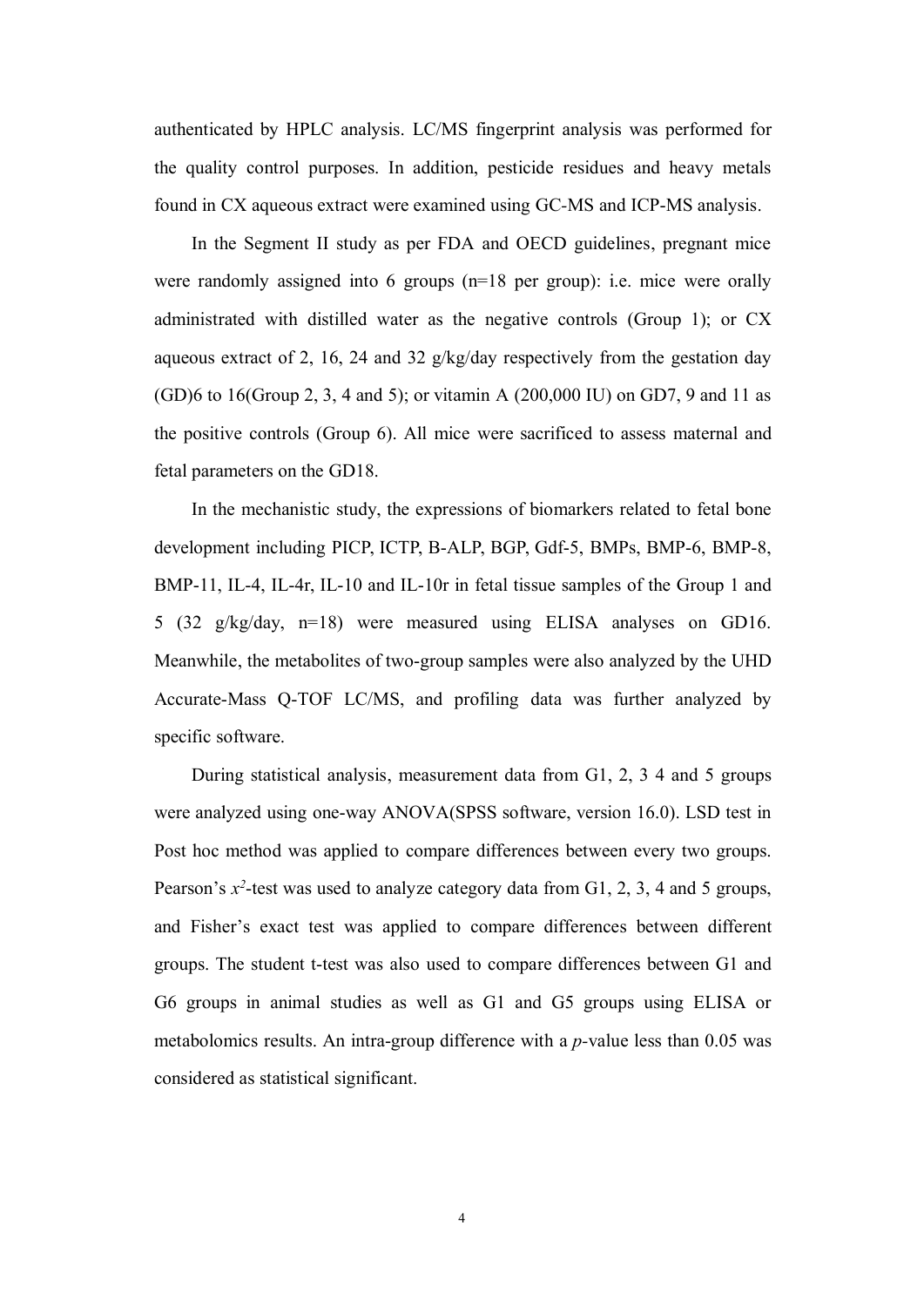#### **Result:**

(1) There was no statistical significant difference in maternal and fetal parameters found between the Group 1 and 2  $(p > 0.05)$ . However, the maternal body weight (BW), gravid uterine weight, corrected BW change, live fetus/litter, mean fetal BW in the Group 4 and 5 were significantly lower than those in the Group  $1(p \le 0.05)$ ; while the resorption site/litter, post-implantation loss/litter and percentage of abnormal skeletal variation were significantly higher than those in the Group  $1(p \le 0.05)$ .

(2) The expression of PICP, osteocalcin, BMPs, BMP-6, BMP-11, IL-4 and IL-10 receptor in fetal tissue sample of Group 5 were significantly lower than Group 1 ( $p \le 0.05$ ). The metabolites between two-group samples were significantly different (explained 48.74% of the variance), and two targeted components  $AA$  and  $PGE_2$  were significantly decreased in the Group 5 when compared to Group 1 ( $p \leq 0.001$ ).It indicated that CX aqueous extract might down-regulate above biomarkers and metabolites during fetal osteogenesis.

#### **Conclusion:**

CX aqueous extract at a low dosage of 2 g/kg/day (equals to the daily dosage of human adults) did not cause adverse effect in pregnant mice, and it suggested that this dosage of CX preparations should be safe for pregnant women. Our data demonstrated that high dosage and long-term use of CX aqueous extract might result in embryonic toxicities including fetal bone malformations for the first time. As the CX aqueous extract in this study was not contaminated by pesticide residues and heavy metals, the adverse impacts of CX aqueous extract should be considered as a result of its intrinsic components in the herb. Furthermore, CX aqueous extract might significantly down-regulate biomarkers related to bone formation and metabolism during osteogenesis. It is therefore valuable to establish a practical approach to systematically assess the safety of CX and other herbal medicines.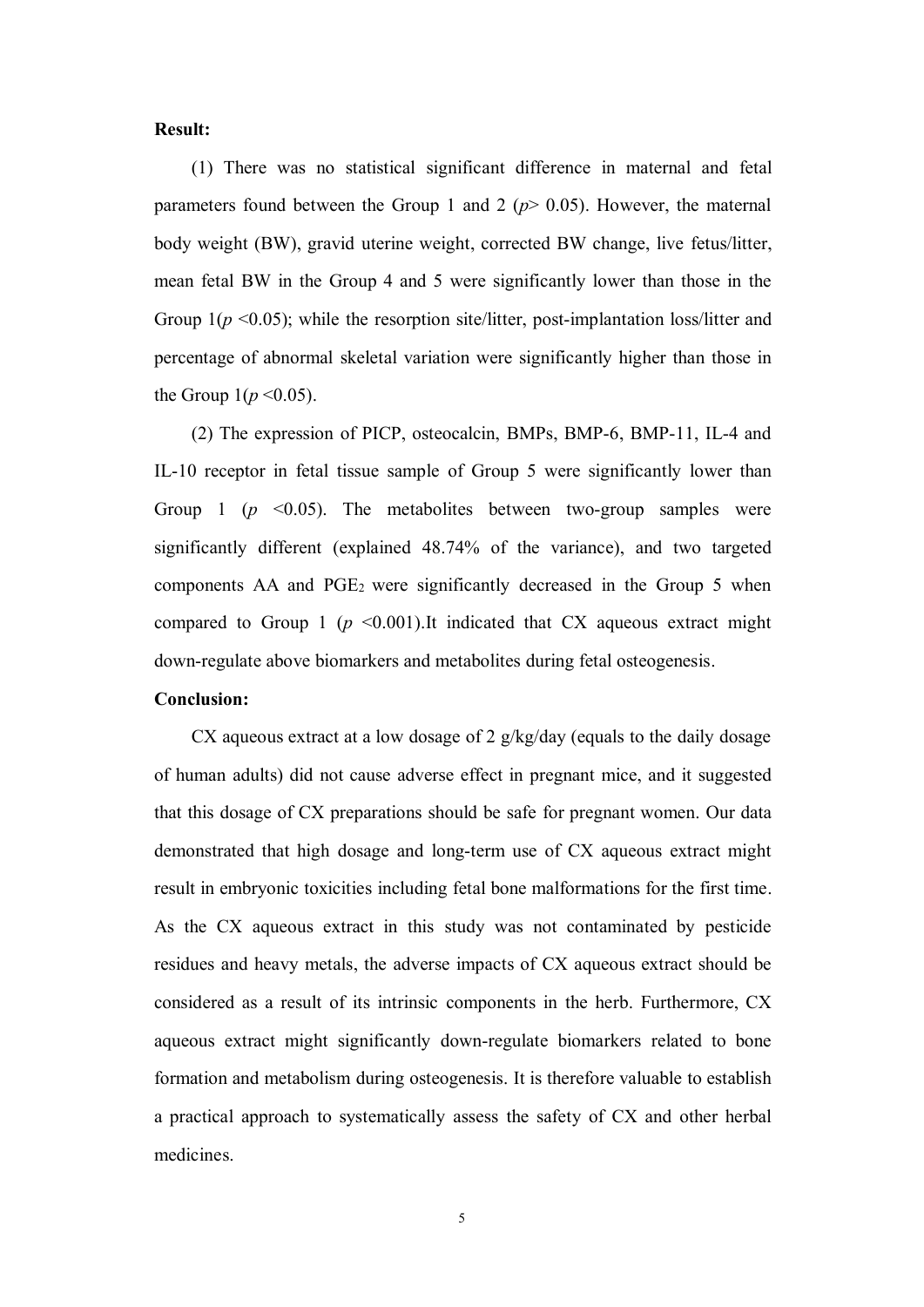#### **ACKNOWLEDGEMENTS**

This study was supported by the scholarship of the HKBU-UGC matching grant (40-48-095) and the HKBU research grant (FRG2/14-15/109) in Hong Kong.<br>I would like to express my deepest gratitude to my principal supervisor, Dr.

Xu Min, the School of Chinese Medicine, Hong Kong Baptist University. His support was crucial for me to overcome many difficulties in the completion of this dissertation. I would also like to express my heartfelt gratitude to my co-supervisor, Prof. Zhao Zhong Zhen, for his advice and encouragement in my study.<br>I would give my thanks to Dr. Tian Xiao Ying, Dr. Xiao Ting Ting,Mr. Alan

Ho, Mr. Chow Yeuk Lung and other faculty members and postgraduate students who have kindly assisted in my experiments. Also, I would like to express my thanks to Mr. Lo Kam Fai, the Graduate School, who helped me overcome a lot of practical problems during my studies.

Finally, I owe a lot to my family, who encouraged and helped me at every stage of my personal and academic life, and longed to see this achievement come true. They were always there cheering me up and stood by me through the good and bad times.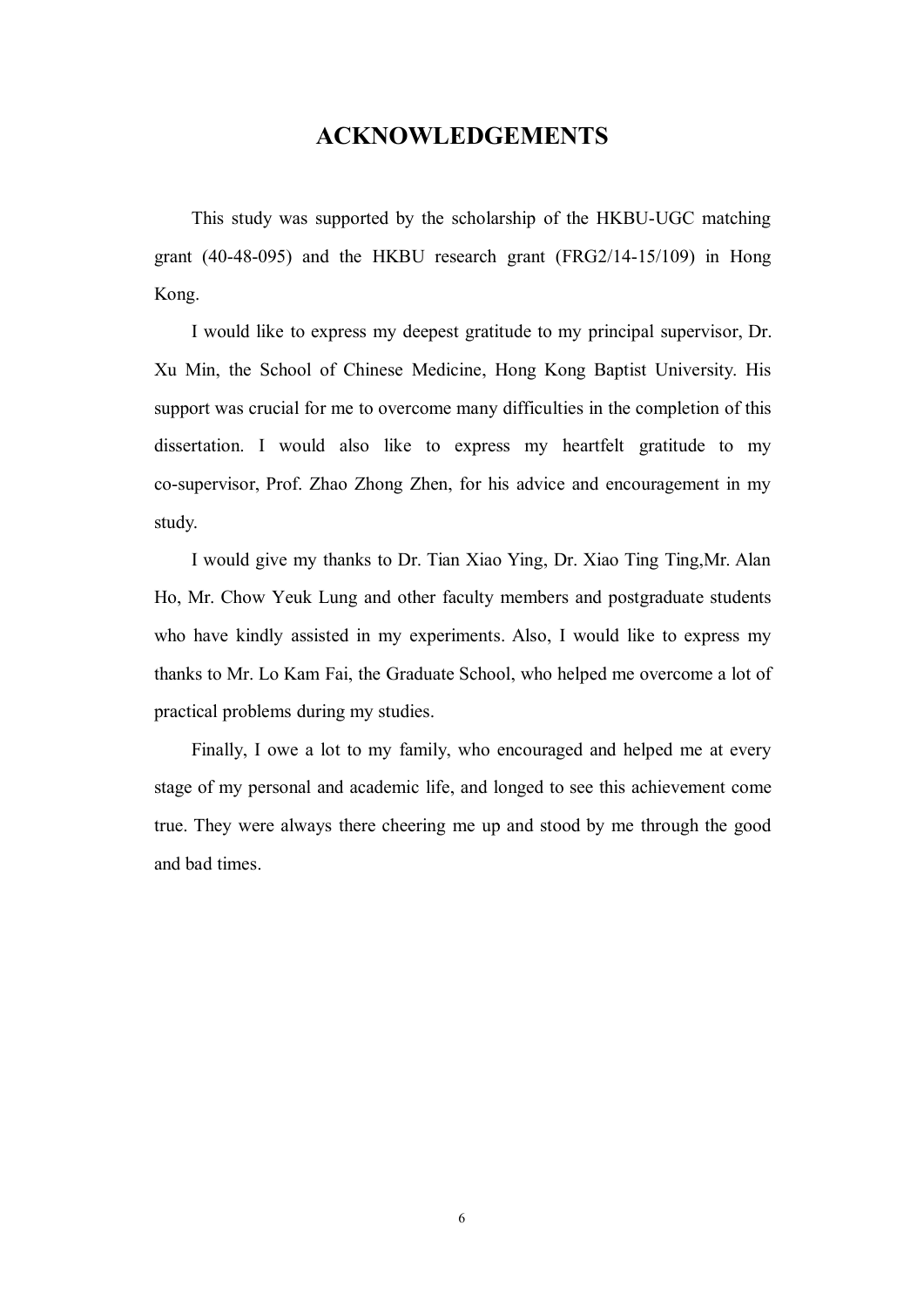#### <span id="page-5-0"></span>**TABLE OF CONTENTS**

## **CHAPTER ONE**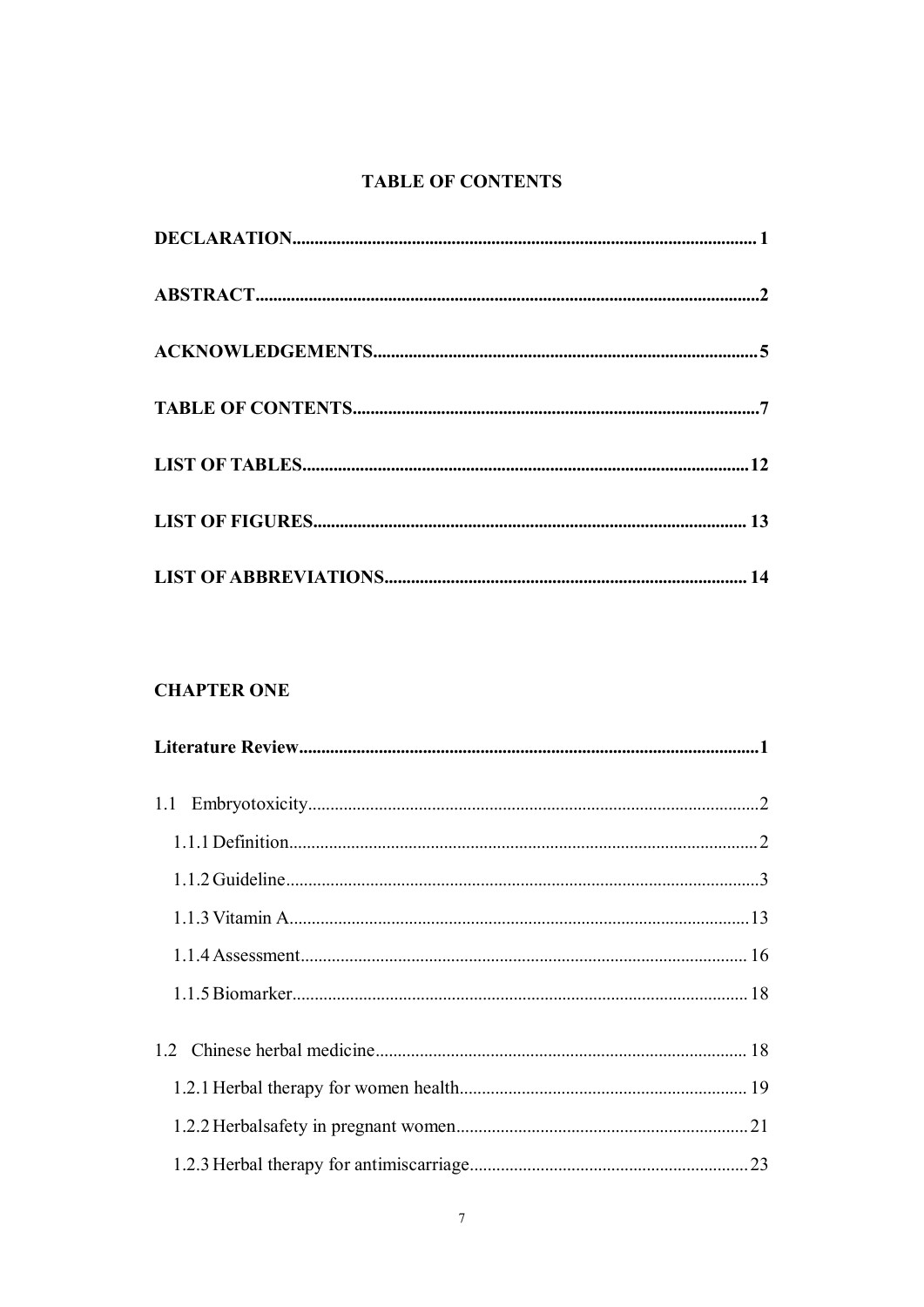#### **CHAPTER TWO**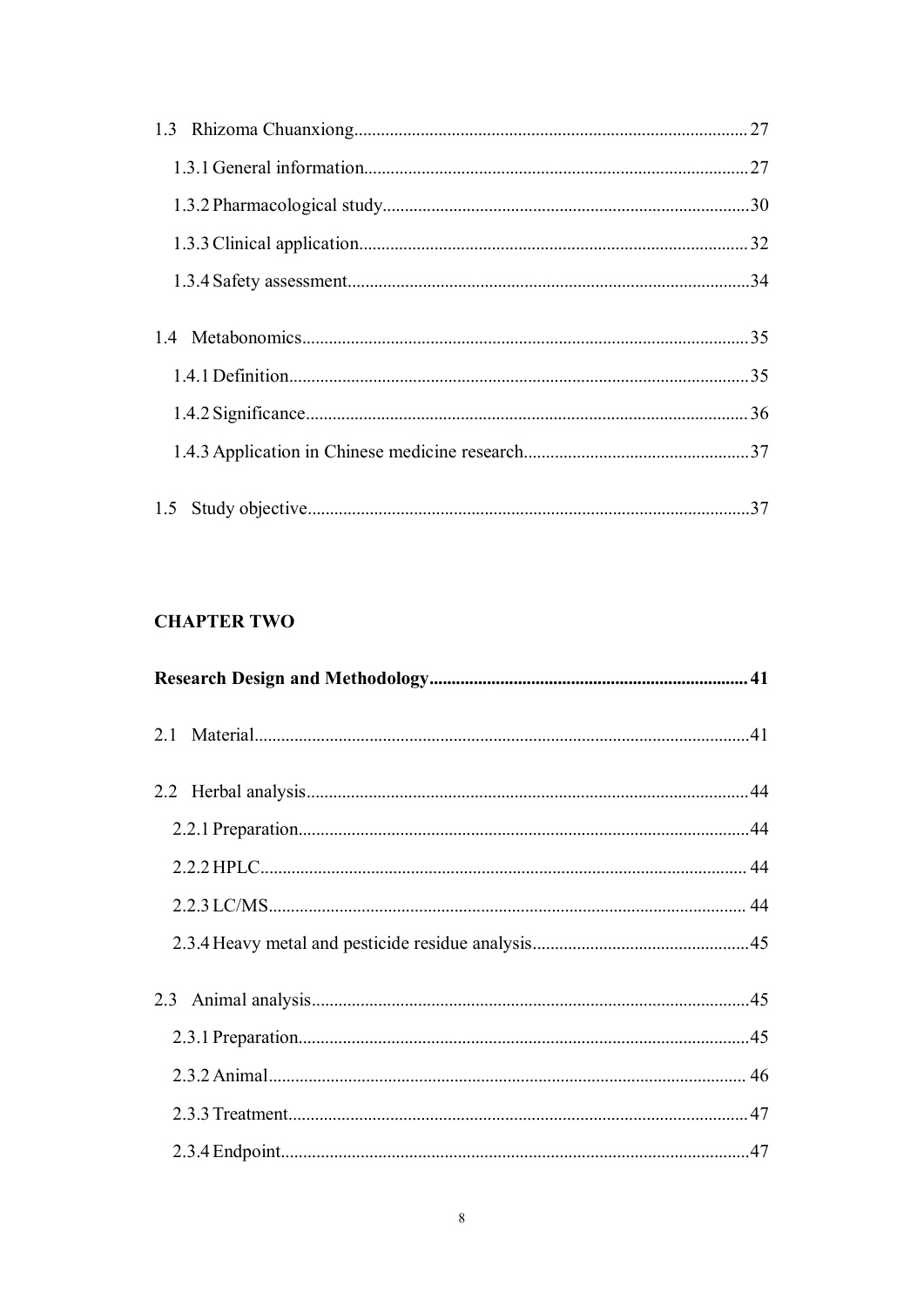## **CHAPTER THREE**